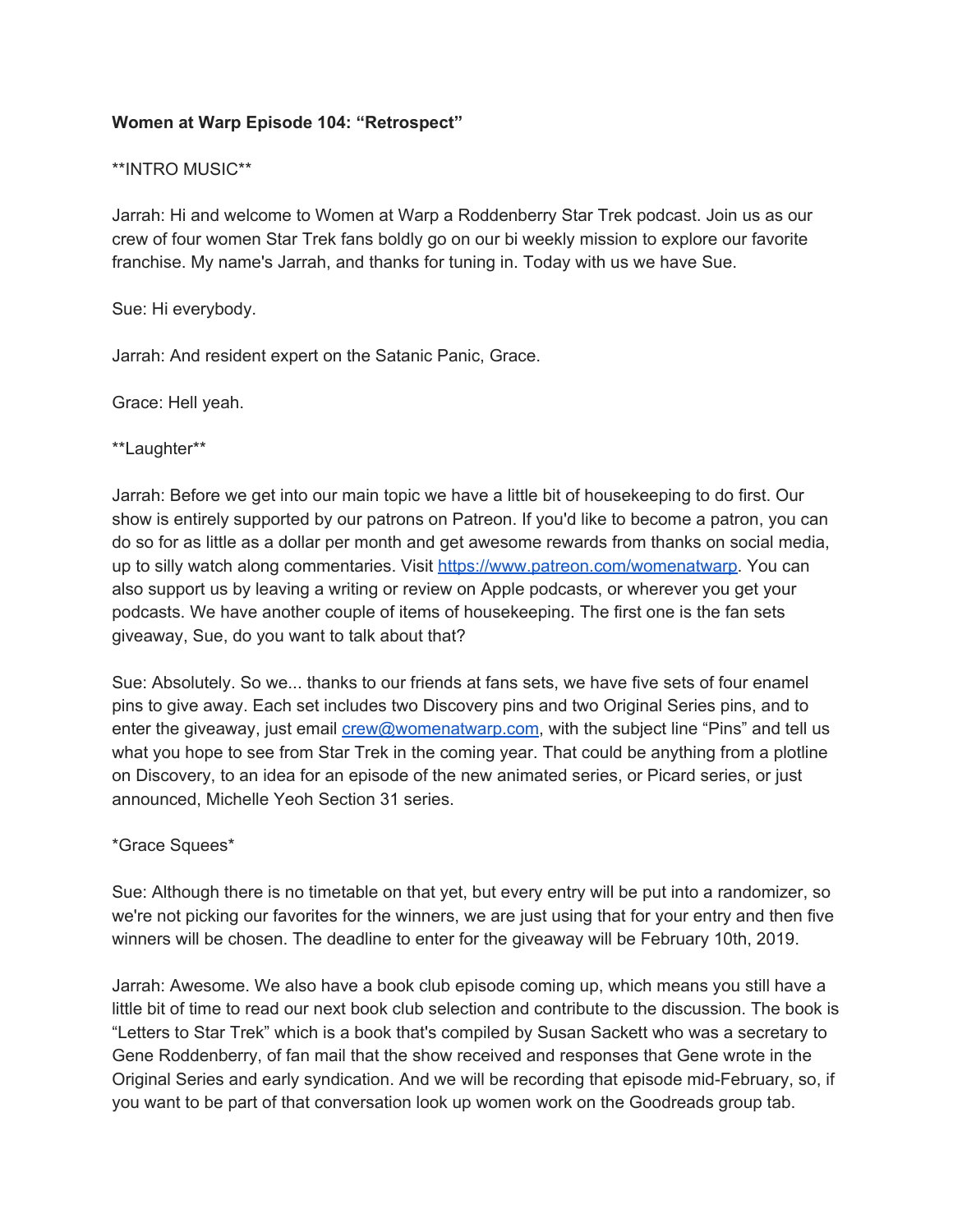<https://www.goodreads.com/group/show/161753-women-at-warp-book-club> and join in over there.

So, today we are going to be doing actually one of our most requested topics since we've started this show, which is that we're going to be analyzing the Star Trek Voyager episode "Retrospect" [Voyager, Season 4, Episode 17]. And, before we get into it we have to do a content warning because this is an episode that has themes of sexual assault, and we will be talking about that, and you know it addresses for instance some of the difficulties that assault victims have experienced when reporting. And so, if that is a content that is upsetting or triggering for you you can absolutely feel free to skip this episode. Also, if this episode brings up something for you and you need support, we wanted to let you know that you can go, if you're in the United States you can visit Rainn, which is <https://www.rainn.org/> phone 1-800-656-HOPE, 1-800-656-4673 if you need support to talk to someone about a sexual assault. They're a great organization, and operate nationwide in the United States. If you're outside the United States, unfortunately most I know Canada we don't have a national helpline like that but really I would urge you to... you can go on Google and look up your jurisdiction and sexual assault support line or sexual assault support and get the help and the information that you need. So, I will repeat that again at the end of the show, but just a bit of a heads up before we get into the discussion.

Okay. So, in "Retrospect"

Grace: That's a fun start. That's how you know we're gonna have an upbeat conversation here.

Jarrah: For sure. I mean, I don't think there's a lot that we're gonna, you know, laugh uproariously in this one, but it's an important topic and definitely is one that I had a lot of people also request when I was starting writing Trekkie Feminist [<http://www.trekkiefeminist.com/>] reviews, and I had not remembered this episode at all and someone mentioned it to me as should be a contender for a Star Trek's most sexist episode, and I did not remember it and I watched it and I went, "Ooooh wow".

Grace: Definitely a contender for most poorly handled.

Sue: I mean that's kind of the boat that I was in this week, when I went to re watch it. I kind of remembered it, but not clearly. And even in the first five minutes like before we have Seven remember her assault, I was like already this guy is over the line.

Jarrah: Totally, right? I'm not the only one, right?

Grace: No, this dude is like just cartoonishly creepy.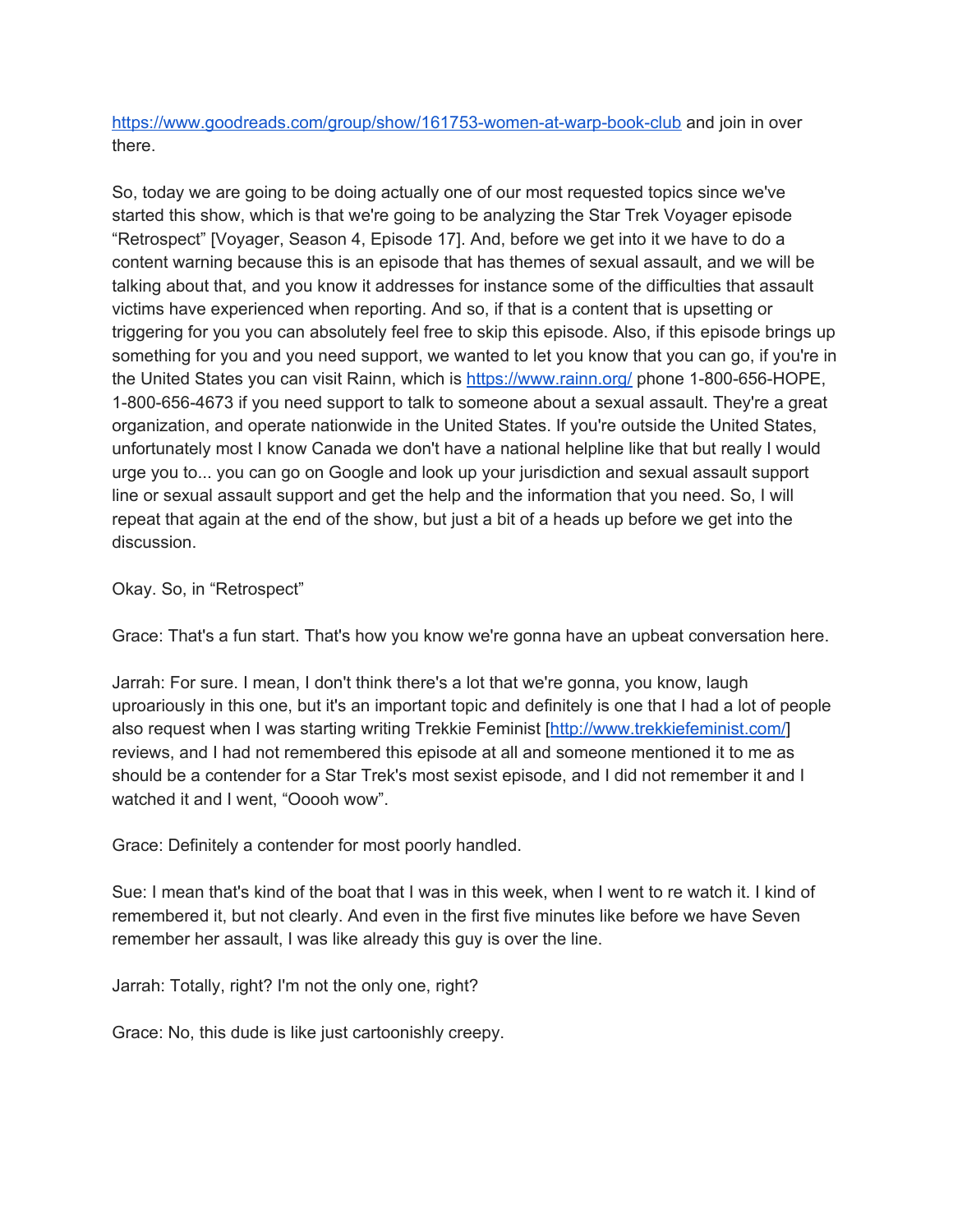Sue: Well, we didn't have the word then but he's mansplaining her own ship to her. He is like right on top of her shoulder as she's working, and then physically puts his hands on her to move her out of his way.

Jarrah: Yeah, definitely.

Grace: All of those are no-nos.

Jarrah: Already, no. So, before we get into this show we just for anyone who doesn't remember this episode like us, and doesn't intend to re watch it because it is, I find, not the most fun to watch, and we had a lot of people write in saying I just skip this one whenever I re watch Voyager. This is the one where Kovin, this alien arms dealer is trying to sell them weapons and during the their interactions with him Seven starts behaving, what some people consider oddly, and she punches him at one point when he touches her arm. Then later, she flinches during a medical exam and the Doctor becomes convinced she's repressed memories, and when he induces like a sort of hypnotic or relaxed state, she recalls and flashes back to Kovin assaulting her and removing Borg Nanoprobes, stealing Borg Nanoprobes, to develop weapons without her consent. And, I think that's probably enough of a summary for now because I'm sure we will cover the rest of it but, yeah right off the bat…

Grace: I think we can summarize the rest of the episode with "ooooh boy".

Jarrah: The only part of this I feel like, I love this part was when B'Elanna like, "I wouldn't say he did nothing, he raised his voice and he touched her arm" and clearly B'Elanna was like I would have punched him.

Sue: There is one good Janeway moment. It's literally one minute before she gets terrible again.

Jarrah: Oh yeah.

Sue: But in the ready room after like Kovin has been, accused I guess, he says are you willing to risk the arms deal over this. And she says yes. Just flat out yes. That's the one good moment she has.

Jarrah: But I would agree that was the other part that I was like, "Oh " when you mentioned that, I was like yes this is obviously the one good Janeway scene. Yeah, she's just like I have to do this, I have to believe my crew, at least at that point.

Sue: Just for these five minutes.

Grace: Inconsistent Janway writing, in my Voyager, what?? \*sarcasm\*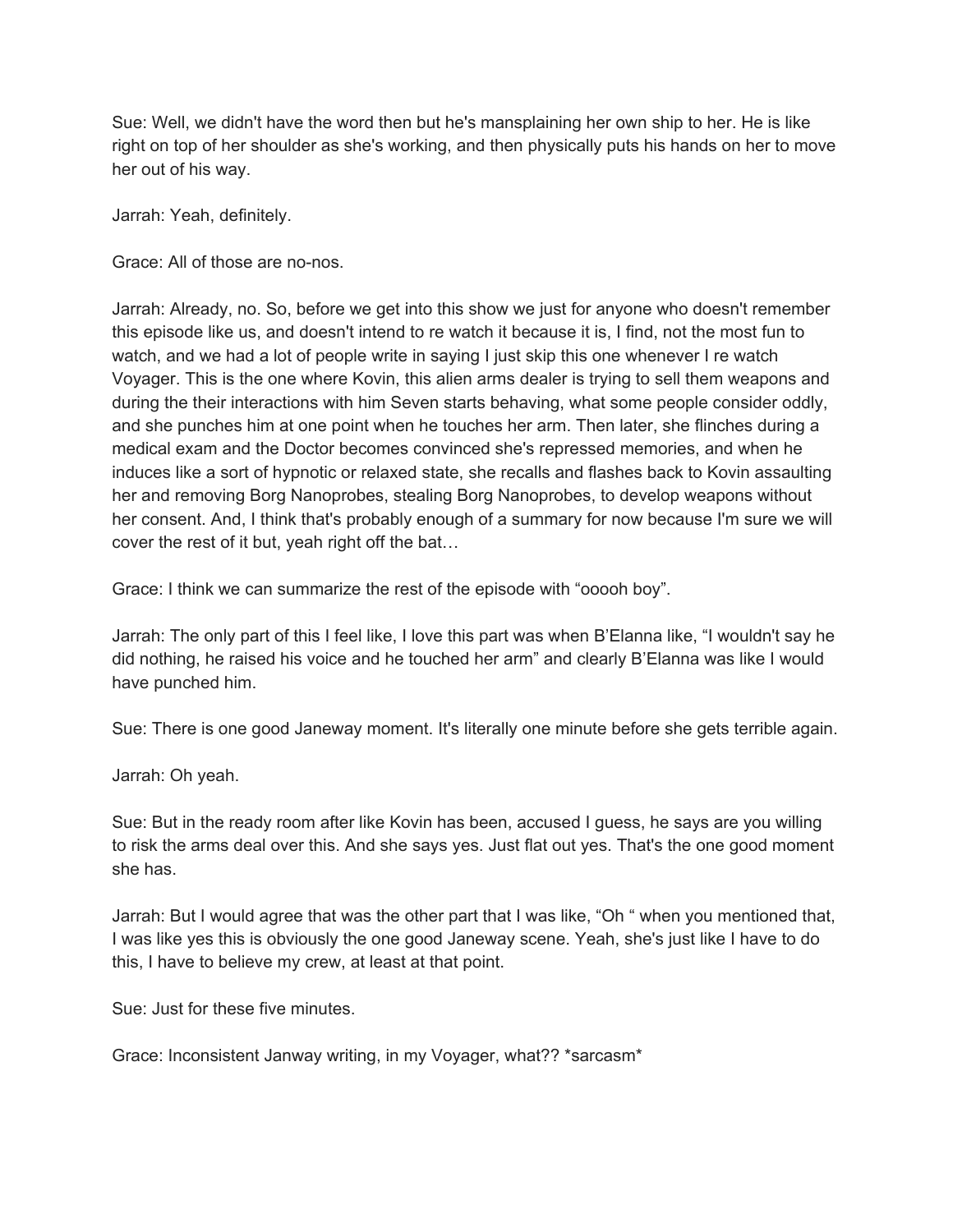Jarrah: Maybe, should we start out by talking about this context of the 90s and what this episode was, like, meant to be talking about before we get into why it's more problematic than this?

Grace: Absolutely, yes.

Jarrah: All right I'm going to throw it over to Grace, our Satanic Panic expert.

Sue: It's your new official title.

Jarrah: And I'll just shout out our commenter Michael who raised this point in quite a bit of detail on our Facebook and there have been some other reviews that have sort of gone into this, but it is just an interesting look at some of the things that were happening in the news around the time this episode was written and what the episode was sort of meant to be exploring thematically.

Grace: Okay, well, for starters we had in the 80s and the 90s a big upswing in awareness and conversation about this idea of repressed memories. You see it coming up a lot in pop culture, it started getting talked about on a national media scale, a lot especially in the Satanic Panic. Which for those of you who aren't familiar with, that was the really weird upswing and suddenly the police being really worried that kids were getting into Satanism and that DND was gonna make kids murder each other. And that Metallica was you know telling kids to sacrifice babies. It's a very odd, but very specific cultural phenomenon that I'm a little bit obsessed with just for its "out of touch-ness" for one thing with what was actually going on, and just for the pervasiveness.

And one of the big pieces of conversation that came up from this and is also one of my favorite absolute cases of, "Really, you expect us to believe this is an actual autobiography" is a book that was written called "Michelle Remembers" by a Canadian psychiatrist Lawrence Pazder, and his and apparent victim Michelle Smith, who leads through this apparent autobiography which according to her therapist helped her unlock the memories of pretty much her being sold off to a clan of Satanists by her mother, who rape, abuse, and throw her into pits full of dismembered babies, and just some of the most ridiculous over the top bat shit like, "No.. I believe that there are many forms of abuse, but this is a little bit much" kind of stories. I think at one point near the end she claims to have had horns implanted on her and was given a tail and then claims she was she was murdered by the Satanist and then an angel brought her back. And now she is remembering all of this with the help of her wonderful, wonderful therapist who she is completely coincidentally going to marry and has a book deal with now.

So, basically we… and the sad thing is, this story wasn't even just a kind of weird "paperbacks from hell flotsam", this book was actually genuinely used and cited in a lot of the ritualistic and Satanism based police investigations. And people thought this book was something to be taken seriously in terms of researching a very real threat that just was not real at all. And it was the basis for many a lawsuit from her family as I understand. They, multiple parties sued for libel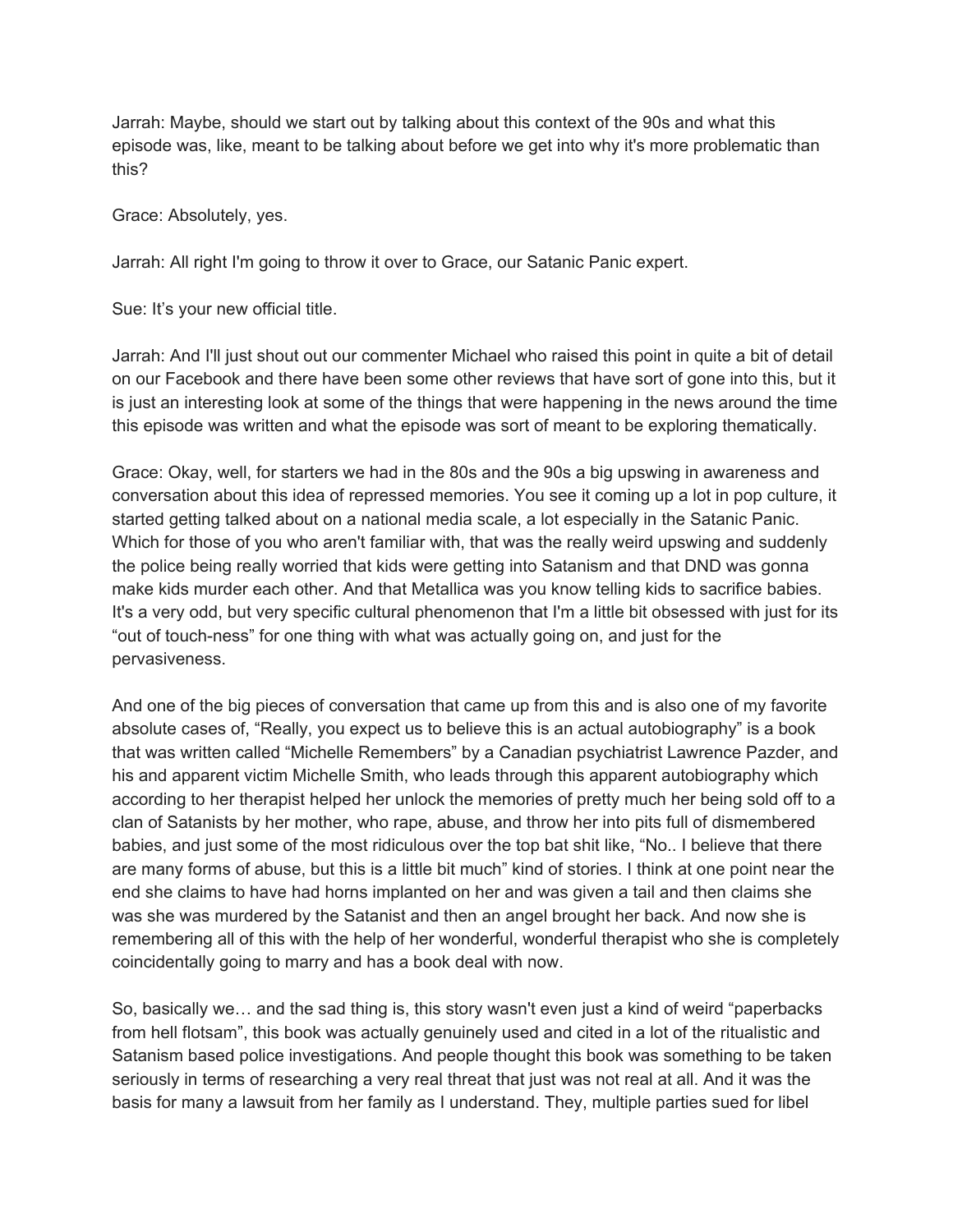over it. None of the allegations could be backed up even in the most remote sense. But, one of the aspects of this book is we really were at that point in being like, "Oh but what if you can be so traumatized that you can completely hide something in the back of your mind?" and there is a psychological school of thought behind that. There are actually a lot of UFO-ologists and UFO abductee victims, the common idea is that something so traumatic happened to them that they planted this idea of this outlandish thing happening to them to sort of emotionally white wash a very real trauma they felt in order to cope with it. And, one of the big problems we had with psychology at this time, and still kind of do have, is that we had these two main schools of thought. One saying yes the mind is this incredibly powerful tool that can hide things away as need be to cope. And, then there was a half of psychology saying, "No, this is bullshit and this is hack psychiatrists and psychologists trying to make a quick buck off of people who are saying they're victims who are honestly making it harder to believe real victims."

Jarrah: And this was explored at least twice on Law and Order, the first one was actually this wasn't a sexual assault case but it was a child abuse case where a daughter remembers her father murdering her school friend, and actually, I mean it was actually an assault, because I think her father had been molesting the boy. And in that case actually, the psychologist helps her and like her memories are used to convict the father. But, then this was revisited again on SVU where of course the person was just imagining things. So, I mean this would not be the first time.

Grace: SVU why do you play us like this?

Jarrah: Yeah. And so like it just like plays into these sort of misplaced male fears that like any one day like one of these crazy women they're going to like come out and accuse me of something and then my life's gonna be ruined.

Grace: These broads They just emerged from caves, and swarms like bats, ruining the lives of poor hard working men. This is fun shit, because we had a doctor named Dr. Susan Clancy who was trying to investigate into the middle ground, and then ended up becoming kind of the "le falte terrible" of the psychology world by suggesting, what if it's possible that there are certain types of people who are just more easily suggested into inferring trauma from their pasts just based on the questions you ask them. And that at start, is already kind of, "Whoa hey that's not great". But, then she ended up also putting out a book, I think it's titled "The Trauma Myth" about how... theory that she posits is that we don't feel trauma as deeply when it happens to us as a child, it's only when we're older as adults that we totally get the gist of what's happening to us. That when we are traumatized, and there there's probably something to be said there about not understanding what is happening to you at times of trauma, but at the same time, she's basically become painted in the psychological community as this woman who said, "Well, there are some people who are just not trustworthy, and there are some people who just concoct ideas in their memory", and also a lot of people have because of that book she put out kind of come to see her as the person said well trauma is not that bad, if you're a kid.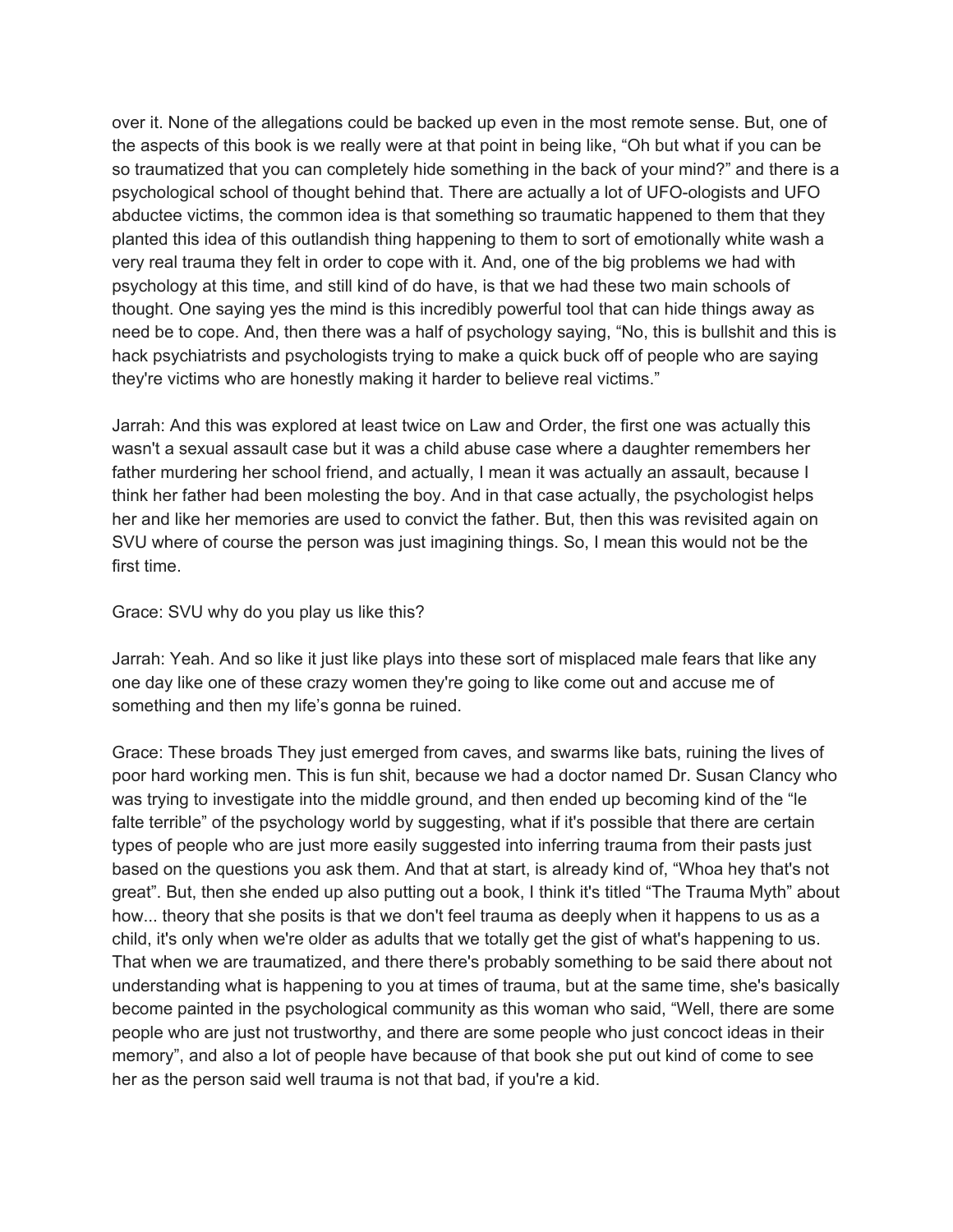So, basically it is a very sticky situation of hard science meeting fuzzy conceptual science, and no one being totally sure where the hard line is between the two. There's a lot to go with there, and again you know looking into just about any form of media in the 90s, I mean I'm personally a big Unsolved Mysteries fan, but you can really see the point where they're suddenly deciding no Satanist… Satanism is on is our hot lead here. This is what's getting people interested in it, "It's real we tells ya!" Yeah and kind of fire and brimstone scaring the audience at home, who as far as they're concerned because they're being told by the police visiting their kids' schools and by these people on TV, "Yeah, there are totally Satanists out there and they're gonna give your kids drugs and make them LARP, and it'll be horrible!" So, as far as a lot of people were concerned this was real even though they never actually saw any actual evidence of it. This in and of itself was the case of inference making the panic, which is pretty ironic... and also really sad when you think about it.

# \*laughter\*

Sue: If I remember correctly the DND link happened actually in the 70s where there was a disappearance at a college campus that the police had a hunch was linked to DND, which led to…

Grace: All they could really find out about his social life was that he was in a Dungeons and Dragons group, and then years later after the Tom Hanks TV movie about how Dungeons and Dragons will drive you out of your gourd came out, that guy was like, "Oh this was about me? No, I just switched schools!"

Sue: But like because the police had a hunch that it was linked to DND there was this massive movement to ban a game from college campuses. Yet, we have all of these issues with violence and sexual violence on college campuses.Where's the giant movement from parents?

Grace: Look if it's something that scares the middle aged white guy cops then it's a threat!

Sue: My parents were terrified of DND when I was a kid, terrified.

Jarrah: I think that there's sort of like two threads that are going on simultaneously and colliding in pop culture in the media this time.

Grace: Yeah.

Jarrah: One is this like hysteria around like Satanistic rituals. Yeah, this idea that like children are repressing trauma, that you can get them to first of all that like you can unequivocally believe what they say, but then also that like there are shady psychologists and psychiatrists who are like using hypnosis to manipulate victims into remembering trauma that never actually happened.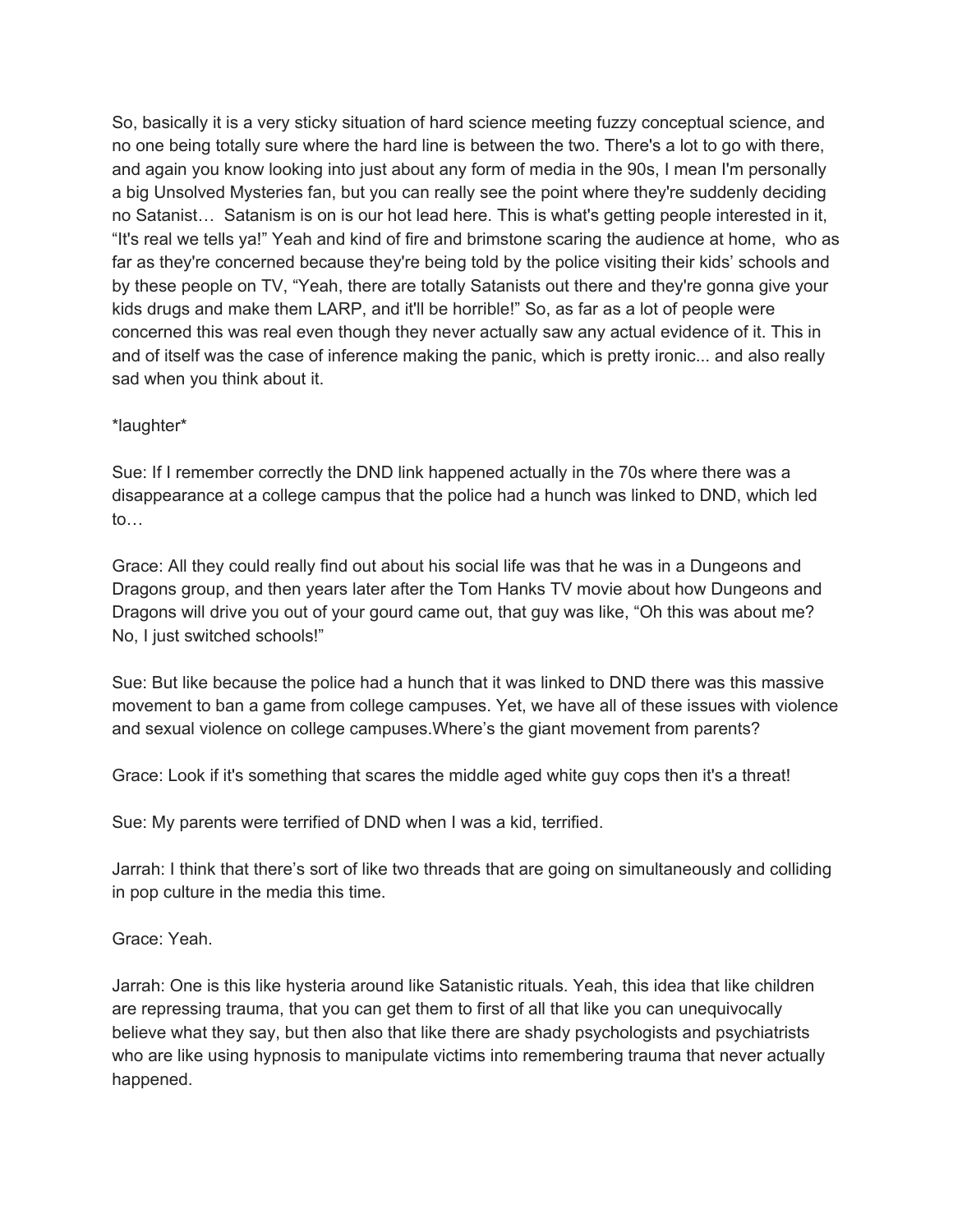Grace: Or, planting traumatic ideas in their head and this is something that you hear come up a lot and quite horribly with the Mia Farrow/Woody Allen situation with their daughter. Him saying that a psychiatrist and Mia Farrow planted these traumatic ideas in her head and her saying no this happened to me I just didn't want to talk about it for a long time until adulthood.

### Sue: Yeah.

Jarrah: Yeah, and then there was the McMartin Preschool trial, which also sort of combined both those elements where you have the kids accusing the preschool owners of this stuff and going on for like years and years with adults buying into what is being said and like goading kids and like planting ideas in their heads that they would repeat for authorities.

Grace: Even going back to the Middle Ages you have the story of the Easter witches and a group of kids just saying, "Yeah we saw what they told us about in Sunday school being acted out by these weird ladies who lived in the woods," and every kid saying the exact same thing and then being like, well, it's got to be true. And so I guess we've got to kill these ladies even though it was just some kids being like, "Aah, totally, I'm five years old. I can honestly say as a 5 year old I am an authority on these matters and I do not make things up at all." It gets fuzzy because there is very much a reality in which, for a lot of cases of assaults, domestic, sexual, at all levels sometimes the only remaining part or evidence of it is memory, and memory is in and of itself really, really complicated.

Sue: Well and that's... to bring it back to this episode, right, it's part of what they're doing to Seven here is infantilizing her, right, because she hasn't been a human for very long, you know she's still like learning how to not be a Borg, and the doctor says, "Your neural pathways are still a mystery to me," and she doesn't have her social graces.

Grace: The whole episode just does her as a character and as such, a disservice in that sense and this whole idea of the guy here who kind of knows you is going to tell you what actually happened to you, and that is what happened unquestionably because he says so.

Sue: But not only can she not be trusted because she's a woman, she can't be trusted because they put this like juvenile immature thing on her.

Grace: Yes. And, which has got so many issues with it. Both and the fact that as we've said already there is a lot of this idea that even though sometimes as a child you're not a reliable witness or not a reliable source, there are a lot of people and children who aren't believed because they're children, or will try to report what is happening to them in any situation and will be told that they're not a trustworthy source because they're a child.

Sue: Yeah, but you know one of the good things that came out of all of this is a better way to speak to victims, right, because that was one of the big issues with the preschool trial is that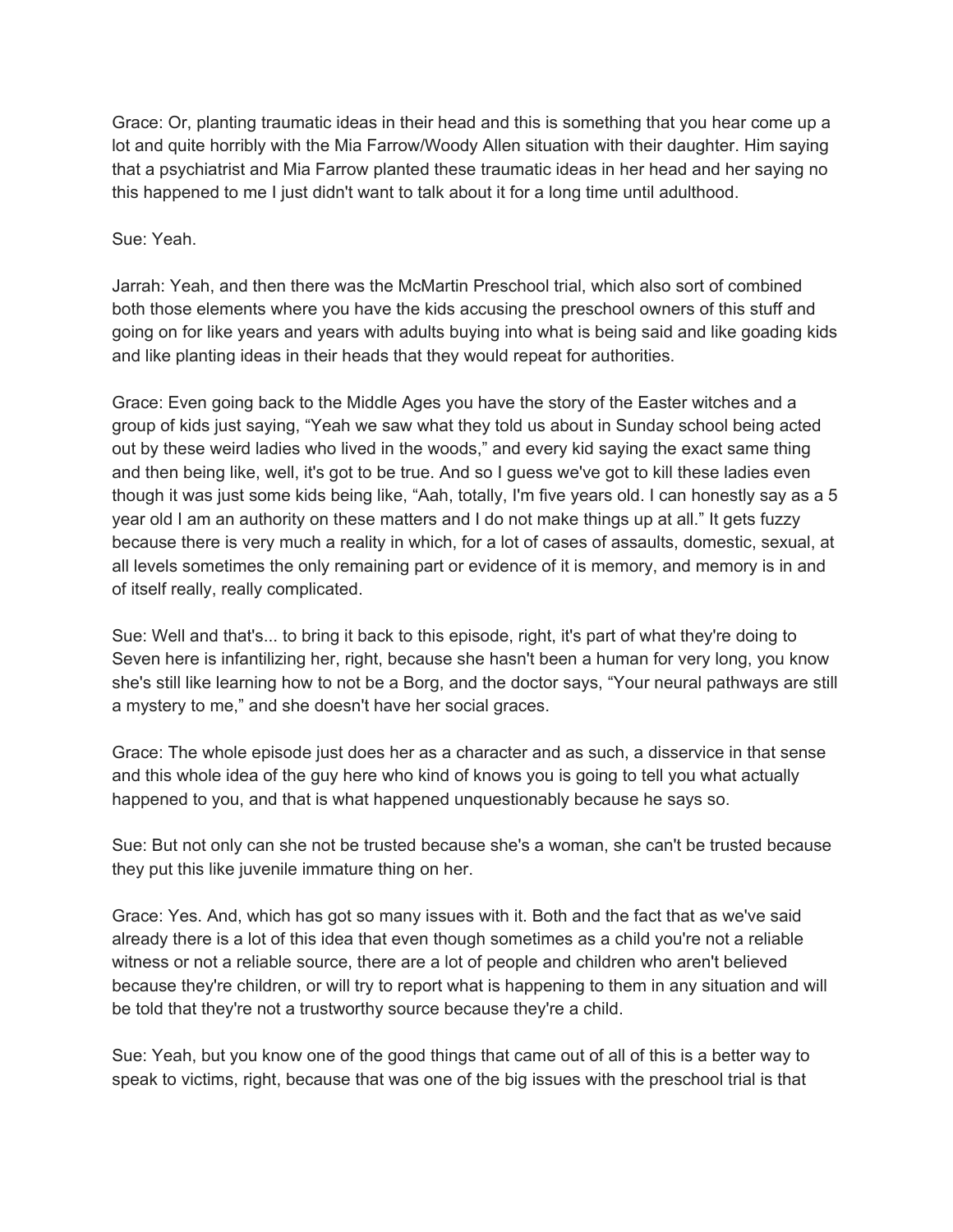they were... even if the psychologist or psychiatrist had the best of intentions they were leading the children, maybe, unintentionally. And now there are ways to attempt any way to avoid that.

Grace: If I can take a second here because I was talking about Satanic abuse and how it is completely and totally overblown in this situation, but what should really steal your nanites about this one is that there are people that do have to suffer at the hands of religious abuse and if you are in a situation where you would like someone to talk to about that with there is the National Domestic Violence Hotline at 1-800-799-7233, because religious violence is very much a thing that does happen, and just because we're saying that the Satanic Panic was overblown does not mean that if you are suffering from that in any way shape or form you should not seek help.

Jarrah: Yes for sure. Before we get into more of the sexual assault aspect of this, we definitely had a few commenters who talked in addition to the context about you know seeing this as sort of what it was largely intended to be, and largely I will say, because you know always when we're analyzing these, context is important but it's not the only thing. But, we did see the comment a couple times, you know, that I saw this more as an episode about repressed memory and bad psychology or bad psychiatry, than an episode about sexual assault. That was definitely the most prominent theme and certainly Bryan Fuller and Lisa Klink who co-wrote the teleplay for this, so, they weren't the ones who came up with the idea. So a little bit of… I will cut them a tiny bit of slack. But Bryan Fuller said that the doctor is dragging Seven into her frustration and essentially filling the role of the psychologist who's manipulating the patient, not with malevolence but because he sincerely thinks that something happened, but he goes about solving the mystery in such a haphazard way that only chaos can ensue, and says that they had this theme of false memories for this episode, and how this was you know something that they were hearing a lot about how well-respected and accredited doctors have been completely dethroned, how teachers and parents have been humiliated. So, clearly referring to these things and that was like the strongest I guess like theme in this episode. Which doesn't necessarily make it like unproblematic.

# Grace: No...

Jarrah: And, one thing I thought was like really clear upon re watching it is, if the Doctor is supposed to be her psychologist, he's put in a really clear conflict of interest right off the bat.

# Grace: Oh yeah.

Jarrah: Like he's basically told, okay, treat your patient so he's treating the patient, he basically gets Janeway's sign off to explore hypnosis with Seven, and she's like I didn't know you were a psychologist, he's like yeah, I totally installed a program and she's like great.

Grace: Oh boy, someone who's kind of familiar with a really, really questionable subject.

Jarrah: Yeah.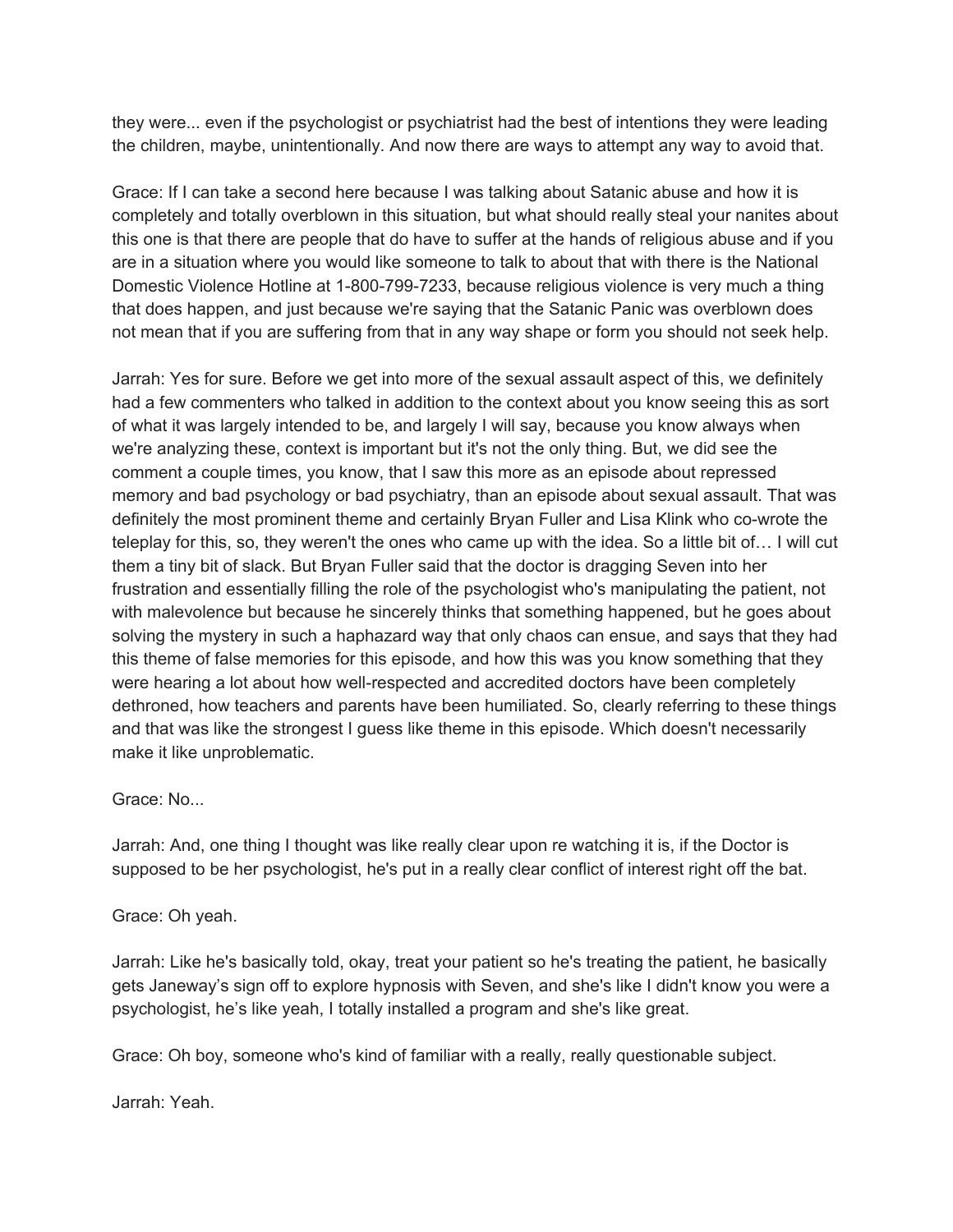Grace: I mean hypnosis, obviously not psychology.

Jarrah: And then like right off the bat the first thing he's tasked to do when he reports this is investigate for evidence. So, he's like put in the task of supposed to be an investigator, like a medical investigator, but also her psychologist. And this conflict persists through the entire episode, to the point that he basically, I mean I would argue, betrays her at the end, or at least like that she would see that as a betrayal, is I think pretty clear, because it's not the job of a psychologist to tell their patient that has just remembered a trauma, "Are you really sure that happened?"

Grace: And even as I was saying earlier about "Michelle Remembers" sometimes when you're hearing about something very intense, you kind of want to disbelieve immediately, to be fair.

Sue: Well, the Doctor believes Seven right from the start.

Grace: Yeah.

Sue: And he's right there and he's telling her she has every right to feel the way she feels, and that it's understandable that she's upset, and that she's angry because she was violated. And you know forty three minutes later he's saying, well we all make mistakes.

Jarrah: And it's not like she's remembering this stuff with his help, other than he helped her relax. As soon as he helps her relax, she starts having these flashbacks and I think a lot of people raise this is one of the hardest things that we as the audience live through the flashbacks with her, and then we're told it's not real.

Sue: Well it's not even just helped her relax, right, he says she has something blocking part of her brain that wasn't there before.

Grace: She's come down with a McGuffin.

Sue: Right, so something physical has changed and he removes that block, and that's what she remembers. So, between exams in his office, someone or something has blocked part of her memory.

Jarrah: Yeah, it's not like he's "Like what happened was it Kovin? Did he assault you?" Like, it's hard to believe that she would just pull that out of... especially because it's a pretty recent memory, just pull that out of thin air. And I mean they sort of say later, oh well you were maybe just confused because you do have a lot of other trauma and maybe this trauma is all just like blurring together in your head, and that's almost kind of like worse they're just, "Oh who can really say…"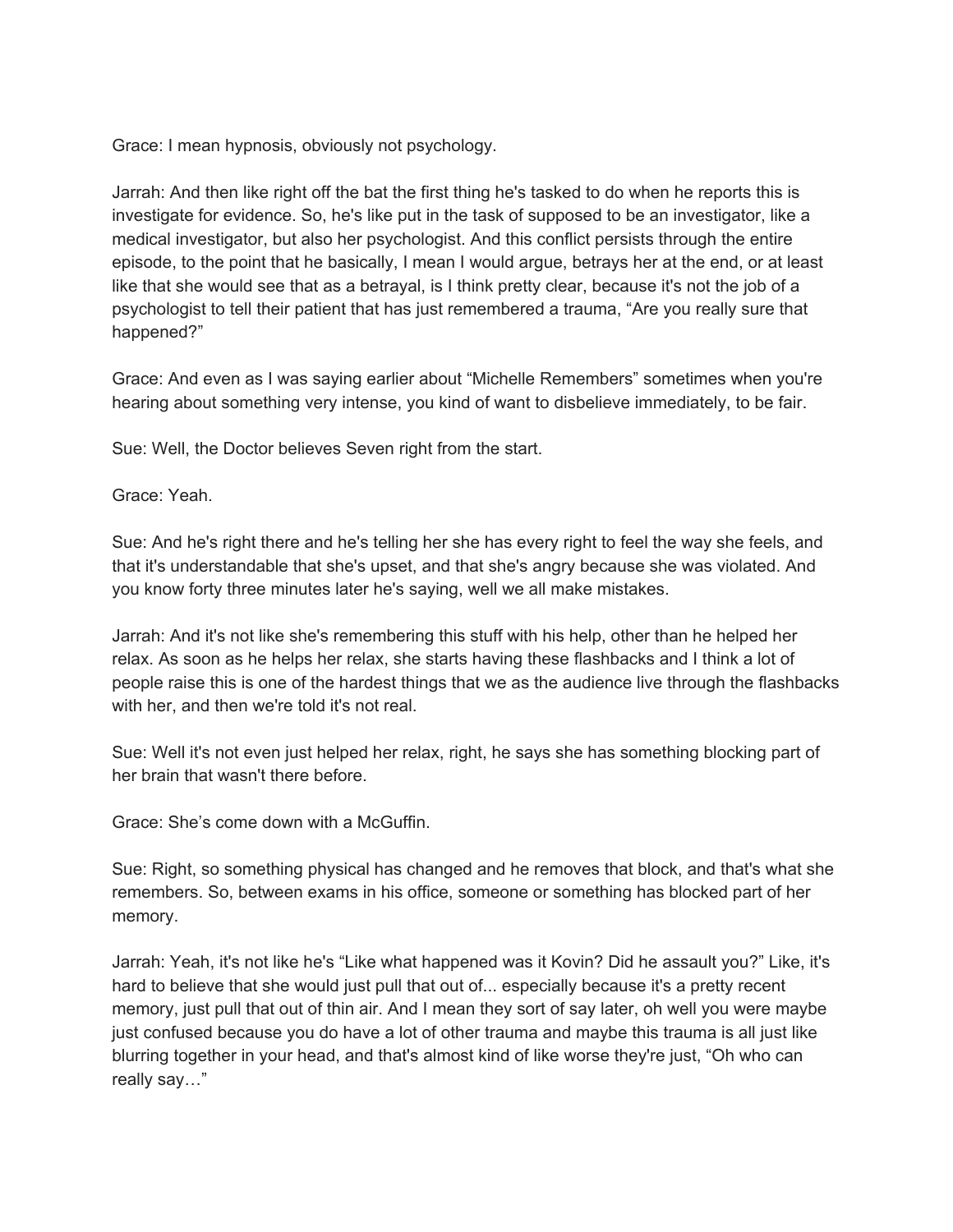Grace: "You've had a rough couple of years… just just go sit down wrap yourself in a blanket and let the grown ups handle this."

Sue: You know, it reminded me very much of watching the Cavanaugh hearings.

Grace: Oh good lord…

Sue: And it's all… for anyone who watched it, especially anyone in the US it might be very fresh in your memory, but there was even an entire section of the hearings where the panel was asking Dr. Ford like how are you sure you remember this. And she's a scientist and she said because I understand how memory works and victims are much more likely to remember details of an assault or a trauma then to forget them. Which who knows what we knew in the 90s for sure, because we're good you know 30 years on, right, twenty years on something...

Grace: Good lord has it been that long already?

Sue: I can do math... from when this episode aired, but it's just... I kept having, I kept seeing parallels to this thing we just watched on national TV, not that long ago including like how angry and belligerent Kovin got. How every time you know any "evidence" was was presented, it just made them angrier. And it brought back all of those feelings of discomfort and nausea and all of it.

Grace: Mmhmm. Yep.

Jarrah: And, you know, he's basically like, "In my society even being accused is like going to destroy my career" and you're like....

Grace: That's uncomfortably familiar.

Jarrah: Yeah. I mean I do like at that point that Tuvok and Janeway are like okay, but we can't help that. Like that's your society's problem.

Sue: But can we address that, that is is BS in our society, too.

Jarrah: Yes, yes we 100 percent can.

Sue: Like how people who are victims can't return to their homes because of the death threats they've received, but you know somebody will be back on their comedy tour in the next couple weeks. Like, I just…

Grace: Bright future!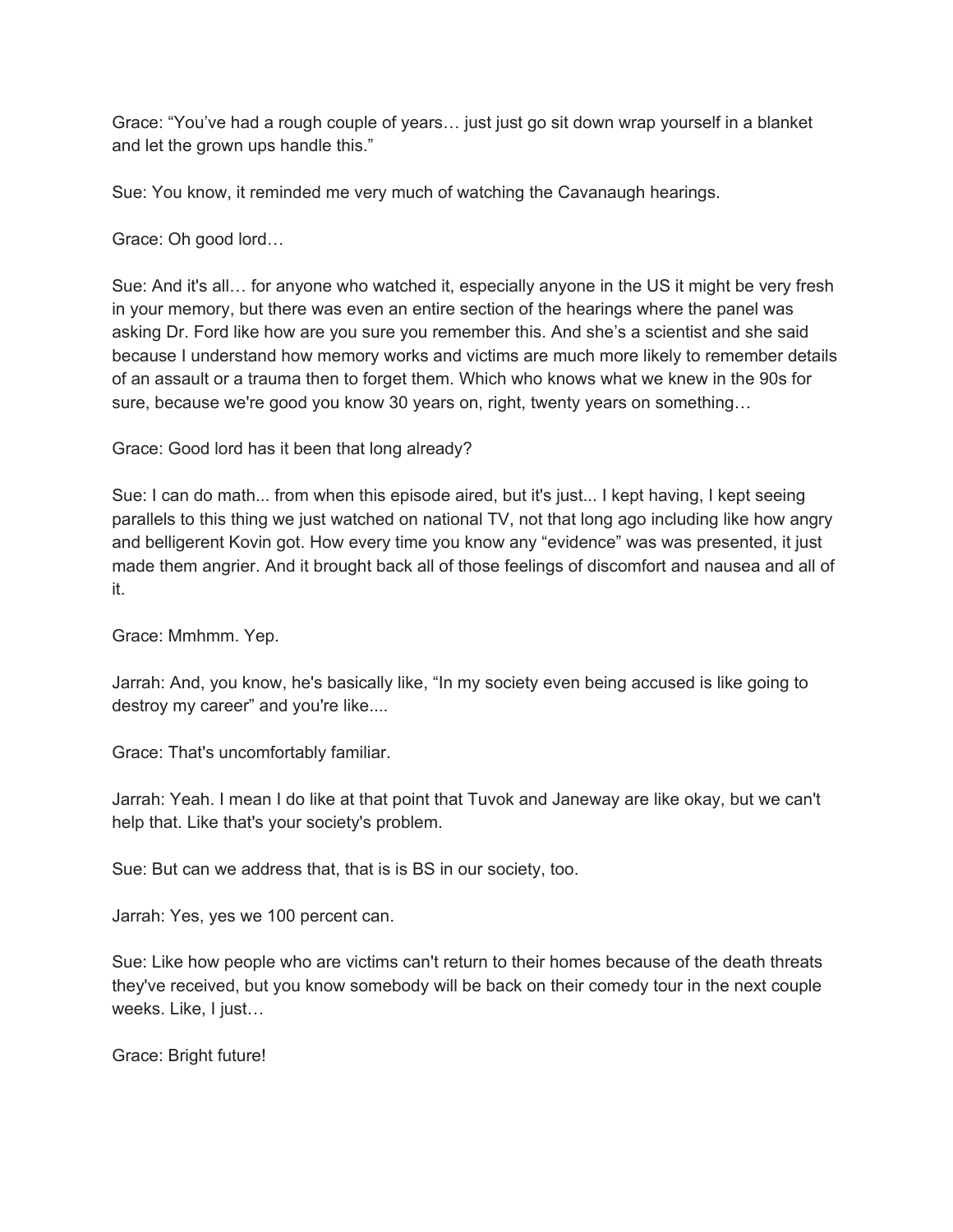Sue: Making the statement, coming forward, is much more likely to harm the accuser than the one who is accused.

Grace: Yeah, that was one of the most outlandish things about all those women coming forward about Bill Cosby, just people being like well these women are just coming forward about this for their benefit, it's like… what benefits. What benefit could they possibly have other than catharsis here, it's not like they're going to be getting some sweet cash for their trauma.

Jarrah: For you know people out there who maybe didn't see the sexual assault under-theme, subtheme in this episode, a couple obvious evidence for like why, you know, we're sure this is what they're talking about as, or that they're combining this. First of all in the Star Trek: Voyager magazine Bryan Fuller said like, "We were trying to distinguish it from a TV movie about date rape. And so we removed the sexual elements." So first of all they did consider it could get conflated, but then she calls it a violation.

## Sue: Yeah.

Jarrah: And I think that's the strongest thing as well as the way that she reacts to the medical exam where she's like flinching, and she's also like the punch because she feels threatened when he touches her arm, like it's clearly meant to evoke that. And, it's also like this fascination with just the whole, that repressed memories could be used to... or false repressed memories, or just false memories, or false recollection could be used to incriminate an innocent man. Darren's review at the movie blog [<https://them0vieblog.com/>] which I think is really good and thorough and goes into a lot of the other like other shows like X-Files and other movies that covered similar themes in the 90s, but he also says, "When the audience hears about women's false accusations against men it evokes the longstanding myth that men are frequent victims of falsified reports about sexual assaults that ruin lives. This was creepy and uncomfortable subtext which was obvious at the time of broadcast but has only become more pronounced in the years since. "Retrospect" would have been a very clumsy and ill judged allegory in the context of the mid to late 90s decades removed from that original context. It seems almost reprehensible."

Grace: It is definitely not a fun episode to watch. But, I also like this... if I could switch gears a little bit, this other quote we have here from Darren's review that you have listed here about another sort of pop culture trend we saw through the 90s is it alright if we get into that for a minute?

# Jarrah: Mm hmm.

Grace: Well, from the blog, "An anxiety bled through the cinema of the late 90s and films like The Matrix, The Truman Show, Dark City, Existence, "The 13th Floor", and "Pleasantville". What if the world was not real, at least not in the way that people understood it to be real? What if all of the assumptions that people made about how their world works were incorrect? What if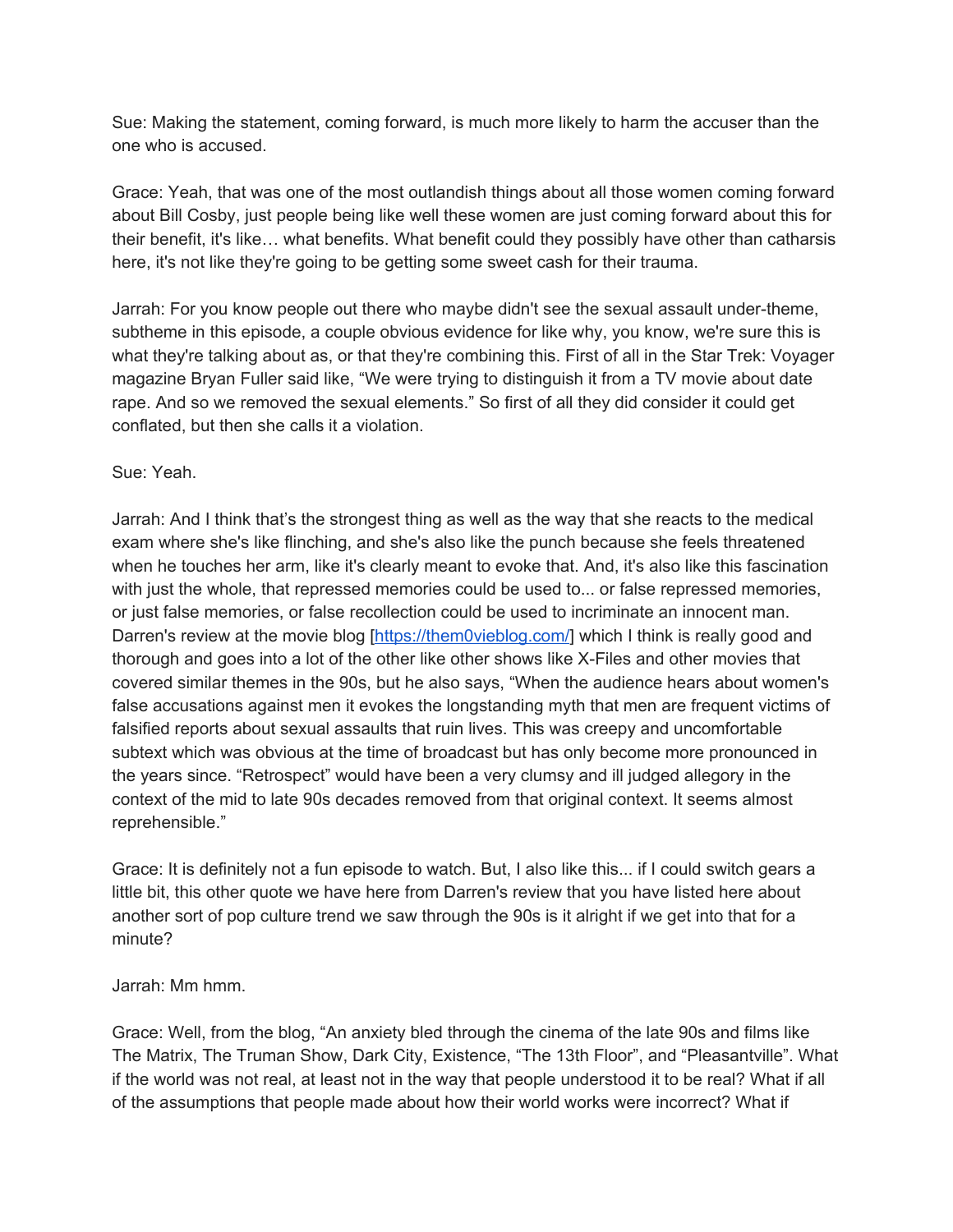people could not trust their senses or their memories?" So, that was just that I hadn't really thought about that in relation to this until I saw that quote, but yeah that did pop up a lot in the 90s, and I think there's something to be said for how that trope applies differently to male characters and female characters, in terms of the guy having you know some having something tangible that he has to fight back against and the girl being you know gaslit, it's definitely something there.

Sue: But the way that Seven's experience is presented to us, there is nothing in it to make the audience doubt it.

## Jarrah: Yeah.

Sue: Like it's being presented to us as fact.

Jarrah: Yeah, but they can't corroborate it, and that is treated as enough of just like the lack of physical corroborating evidence is enough to say well we should go apologize to this guy and at the end say while this was all a mistake and make everyone feel horrible about it. Yeah, it's just that it came up a lot in our listener comments, this connection like this who raised to Cavanaugh, but connections to me too and Elizabeth said that, "I've been watching Voyager with my teenage daughters and it's my first time going through the show. This episode left me horrified and I immediately had to have a talk with them about how they should never be afraid to talk to me about assault because I will always believe them. I'm sure this episode was uncomfortable when it first aired but to watch it now in the me too era was downright shocking."

Grace: This is kind of like the polar opposite of making Big Bird's imaginary friend real because the idea of him having a character that only he could see that no one believed him abou, they were worried too much that that was going to make kids think, oh if you tell a grown up about something important like if a person is hurting you you won't be believed. So that step forward here it's kind of taken back with this.

Jarrah: Yeah. Michelle Erica Green who has also another excellent and devastating review of this episode at TrekToday [[https://www.trektoday.com/content/\]](https://www.trektoday.com/content/), and we'll link to all these in the show notes, says, "Seven ends up like a kid who gets molested by a neighbor and is told by her mother that it never happened. Her abuser's life is given more value than her own. Once again in her great charge to 'compassion' Janeway trampled all over a crew member who genuinely needed her guidance." She says basically, if we can take one good thing from this episode it's that it helps people understand what it would feel like to be in Seven's shoes and to be traumatized and then be not believed, because we are taken through all of those flashbacks and you know led to feel like that is... like justice is pursuing this accusation and then we're told no actually we don't really believe you and probably didn't happen.

Sue: Oh I'm so mad.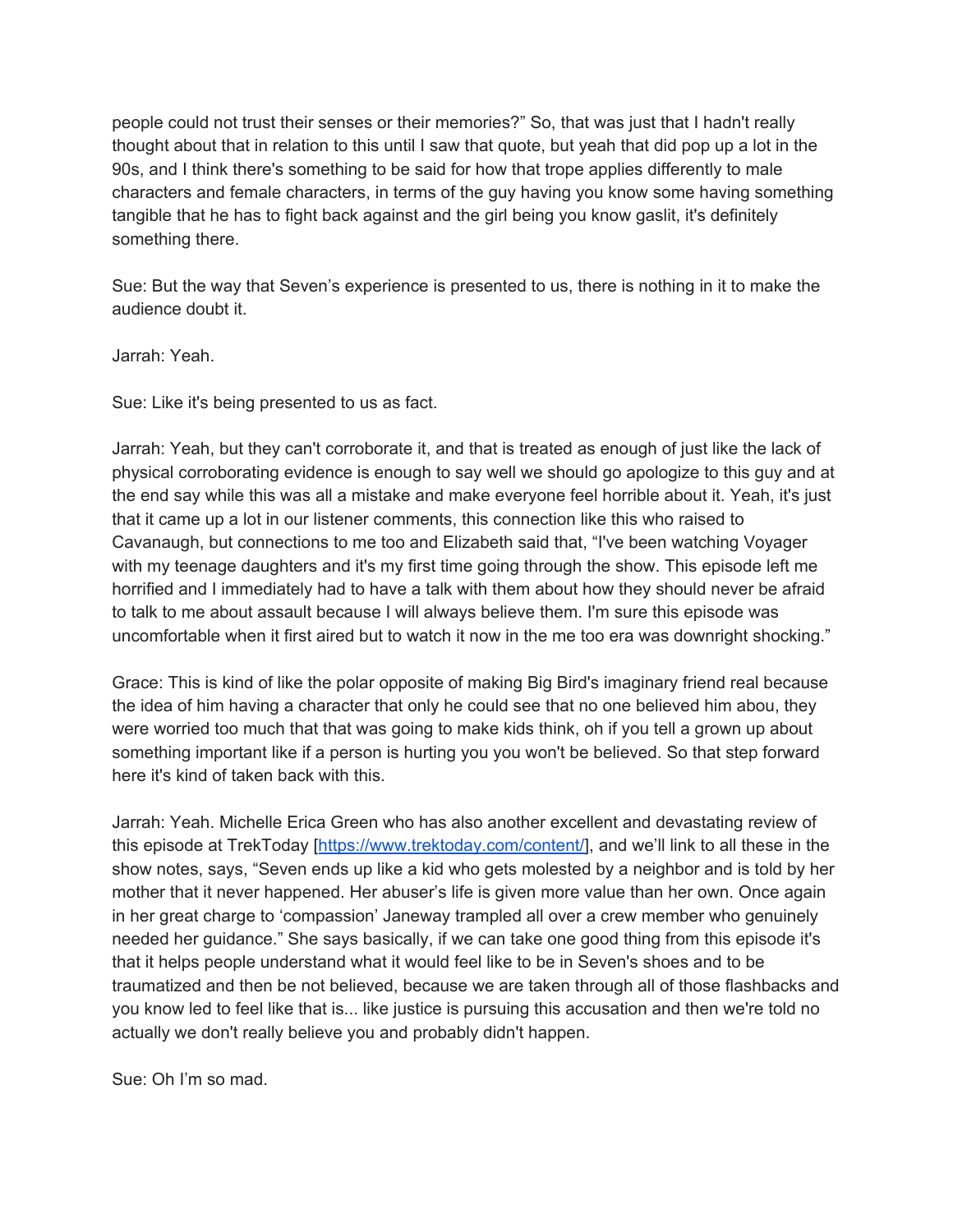### Grace: Yeah.

Sue: So, I don't know if I should talk about this. There is a real life current fandom example of this happening right now and it's happening in the Star Wars fandom, forgive me, but a lot of the costuming groups are going and amending their charters to make sexual harassment of any kind, and of course anything more serious any kind of assault, a bannable offence, and in most of the groups there is always a few people, so far always men, who come back and say, "So what's the punishment if somebody falsely accuses someone?" And, like number one, when you ask that question it makes me say…

Grace: It's very transparent for one thing.

Sue: It makes me say, "What did you do?", right, it just makes me look suspiciously on the person asking it. But number two, false accusations as we talked about before, aren't a thing, right, they're just the number… women don't make false accusations, because as we discussed before coming forward can be much more harmful for the woman, than for the man she accuses. And, I realize I'm speaking very heteronormatively, and that men are assaulted and that same sex assaults happen, but you know in the overwhelming number of cases that is the distribution I guess. Am I making any sense?

### Grace: Absolutely yeah.

Jarrah: Totally. And, I mean okay, so obviously you know, and we hear this stuff about false allegations we all go, "ugh" because we know people who have either come forward with real allegations and deeply, deeply regretted it because they were treated so horribly. We all know people who have not come forward, and we also know the research, and I'll share some links in our show notes but, one commonly held figure that you'll hear repeated that's a bit of a myth is that like 5 percent of rape allegations are found to be false. But there was an interesting article with criminologist Sandra Belknap who says that is a really incomplete picture because that figure comes from studies that are done on college students, an estimated ninety five percent of whom do not report assaults to police.

So, they're saying basically that 5 percent of the 5 percent that were filed are found to be false, but then also what can make something considered to be false includes if a woman takes back her statement, which doesn't necessarily mean that she lied, but maybe she decides that the consequences are too great and decides not to pursue a criminal charge. There's also like she said also if basically just police deem the person not to be credible for whatever reason and Belknap recounted one incident where a report was deemed false because a woman had allowed her eventual rapist to remove her ski boots for her after skiing. So, things like oh well you went out with him and you didn't call anyone right afterwards and say anything, or you know you were wearing super tight jeans so how could he have gotten them off you, former Italian presidents who famously said that basically you couldn't be raped if you were wearing tight jeans. So there's like you just get a police officer who doesn't believe the person for whatever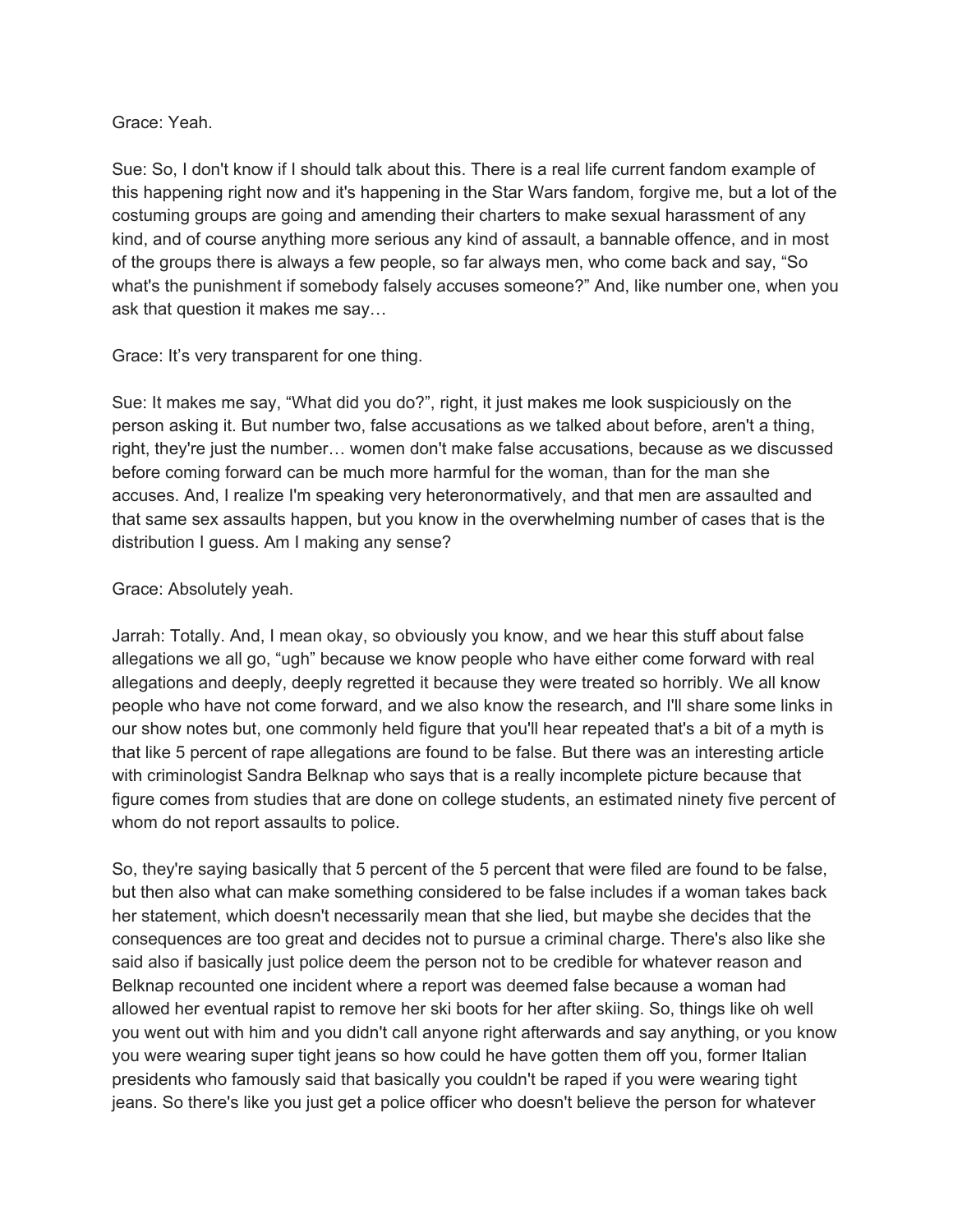reason, could be total personal bias, and then that like gets into that statistic potentially. So, it means that we're looking like, even if we consider all of those five, we're looking at like more like closer to point five percent.

Sue: And there are lots of reasons that somebody would not report their sexual assault. Plenty.

Grace: There are many many reasons.

Sue: And I think some one of the biggest is opinion, for me, I don't have research to back this up, but women are so socialized to believe that any kind of attention, wanted or unwanted, is their own fault or doing.

Grace: Yes.

Sue: Right, so, whether we're told it or not, but many women are told that when they go to report an assault, when it happens, if it happens we feel like it's our fault. And there is this overwhelming sense of shame. So, you feel like if you are going to go and report this, that you'll be blamed, that people will be upset with you, that you might not have support of family and friends, because you did this to yourself. And it's not easier, but I guess it's safer to just try and bury it, and to ignore it, and to not report it.

Jarrah: Or, to pursue it with a counselor, but not pursue criminal charges. Like, there are many people who will get help as an individual, but will not report it because of the process that you're forced to go through that is so shaming and just really can destroy your whole life. And you know even though you know we're largely talking about sexual assaults of women by men, in this case obviously if you're looking for example at same sex relationships there are some additional factors for not reporting, one of which is like the stigma about same sex relationships, or other sort of unconventional relationships, that can make you worry that you're not going to be believed, or also that you're going to be seen as betraying your community by reporting. And saying with other minority communities you can end up feeling like I can't report this person in my community to the police that are seen as outsiders because I'll be seen as betraying my community.

Sue: There is a trans woman and drag queen, her drag name is Jiggly Caliente…

\*laughter\*

Sue: And her real name is Bianca Castro, but she told a story recently in a roundtable that was put up on YouTube, about how you know for a time she was a prostitute, and one night working she was assaulted and went to the police and asked for a rape kit, and they told her, "Well, this is the work you're doing, so you did this to yourself. You weren't raped."

Jarrah: Yep.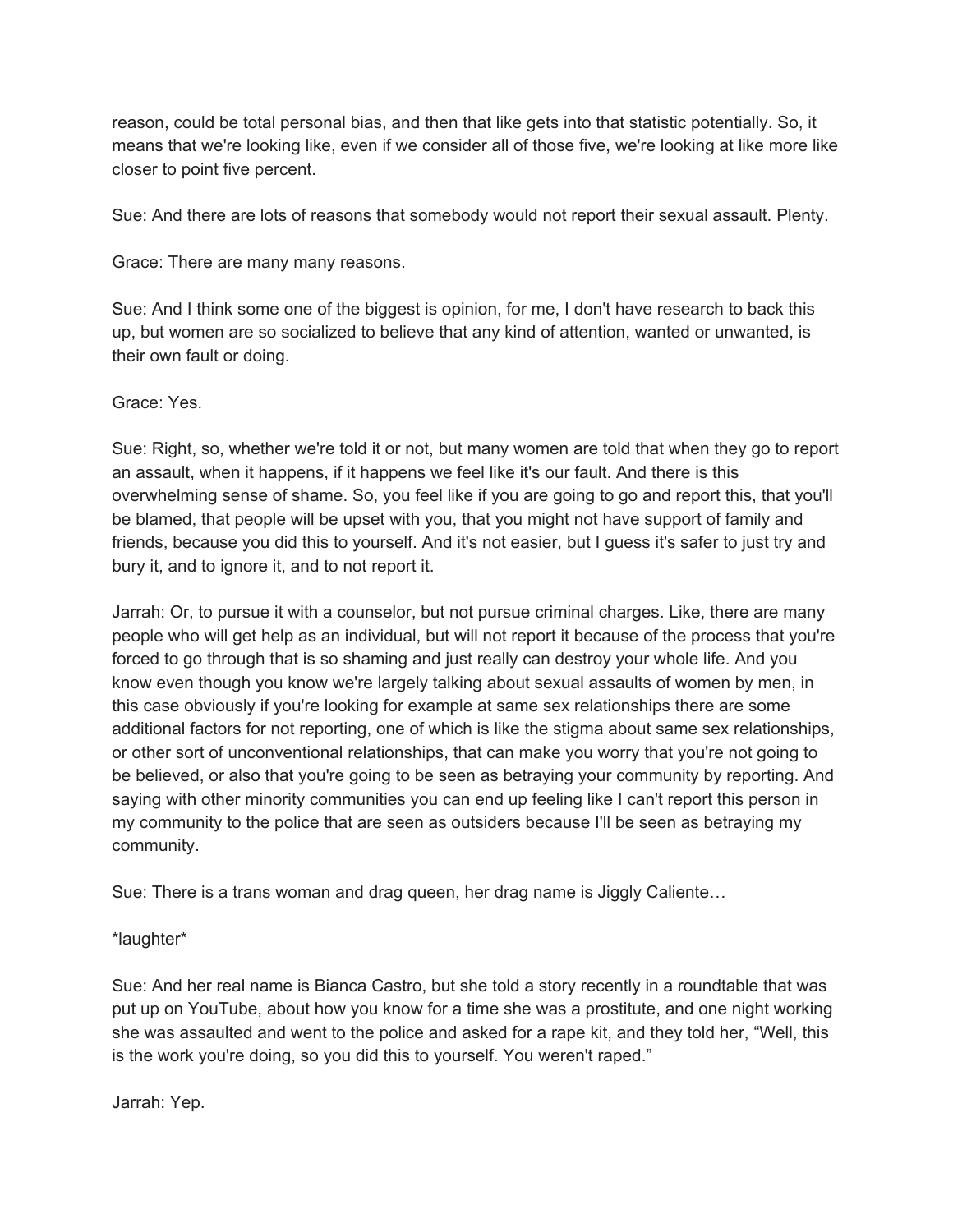Sue: That's the kind of thing that can happen to anyone.

Grace: Yeah especially with Jiggly, I'm just imagining her sweet little face and being like how could you say that to her.

Jarrah: Yeah. And obviously with men who are assaulted too you get the idea that it's impossible to assault men which is obviously untrue.

Grace: Absolutely complete bullshit.

Jarrah: Or, well you must have wanted it. And I mean you got that with women too but with men it's like this idea that boys will be boys and again this idea that it's impossible to assault men and it must be funny like it's. Right. So there's it's difficulty for everyone reporting and it is not something that we can just like look lightly on like there's one ideal way for a victim to behave and if they go along with the system everything will be okay, because that's just not how it works right now.

Grace: And yet we have people constantly saying well if you've gone about doing it the right way.

Jarrah: Mm hmm. Clearly this case with Seven is I mean like Bryan Fuller said like some more similar to date rape which is another you know many reasons around like date rapes involving alcohol, involving the fact that you were out on a date with them in the first place, that people don't report because they feel shame or they feel like they won't be believed.

Sue: I'm reminded, well as we're having this conversation, of a tweet and I don't have it in front of me, so I'm going to paraphrase it and I don't know who sent it, but essentially said that the prevalence of assault and sexual assault is so high among women that you definitely know a woman who has been assaulted, and if you don't think any of your woman friends have been assaulted then they just don't trust you enough to tell you about it.

Jarrah: Yeah.

Grace: And if you make a rape joke in front of them they are probably never going to trust you enough to tell you.

Sue: Yeah.

Jarrah: Mm hmm. And Jackie on our Facebook said like, "False memories or women making up assault is so rare that really the focus should be on the assault and trusting Seven. The most cringeworthy moment is near the end when Seven goes to see the Doctor and he treats her so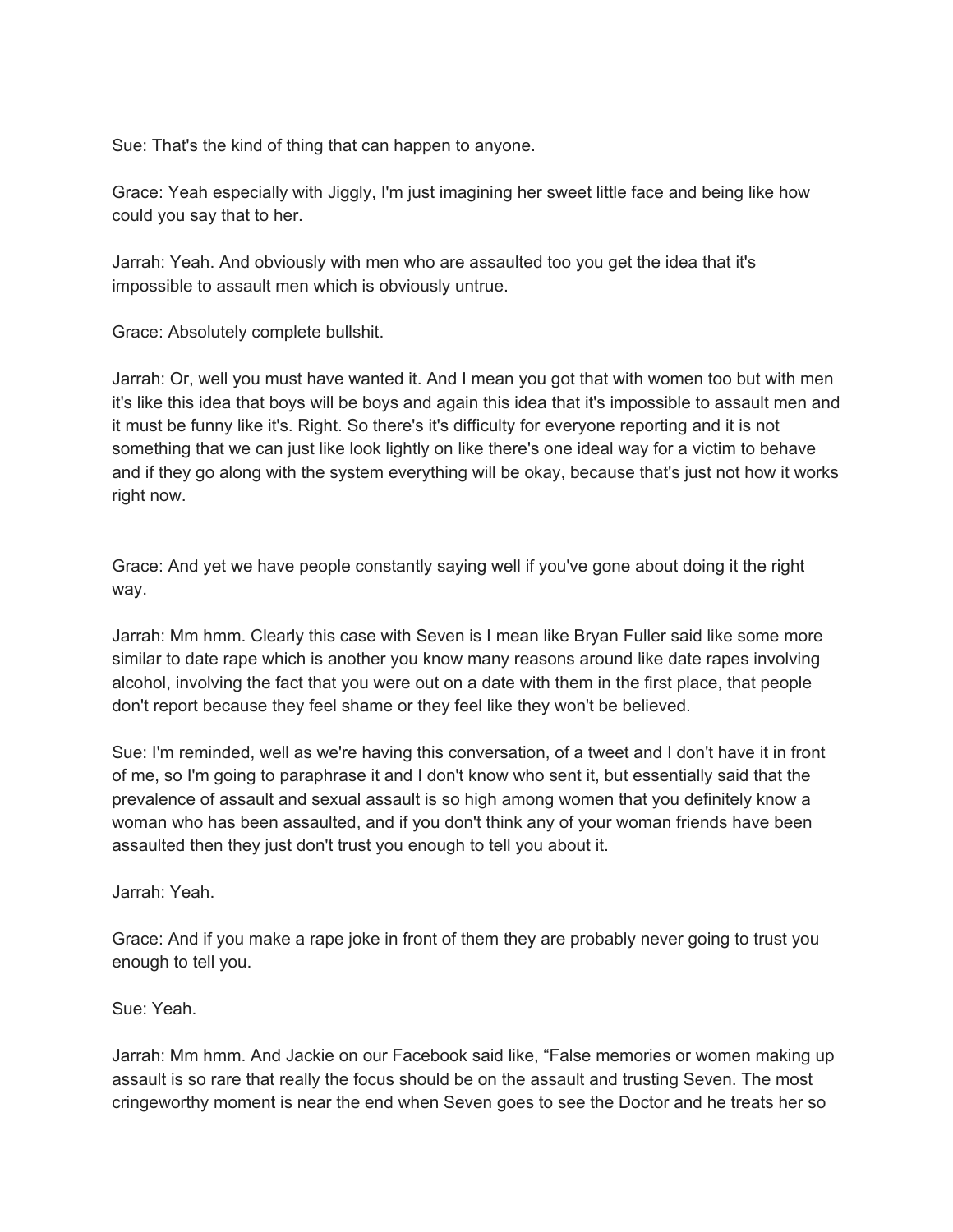disrespectfully, basically blaming her for his death." And that's true because until that point one of our commenters I think it was Brandon raised that he thought it was interesting because you couldn't necessarily tell whether he did it or not. And despite what we've been saying about the difficulty reporting and why it's important to believe people who come forward, you could theoretically still have that uncertainty until the very end where everyone seems to have decided there was no point in investigating further because we know it was a mistake by this point.

Sue: Well once his ship blows up…

Jarrah: Yeah.

Sue: And I still really don't know why that happened, but once his ship blows up…

Grace: I don't know why so much of this episode happened.

Sue: But that look that Janeway gives to Seven, like blaming her for someone's death because she decided that Seven was misremembering. It's infuriating... it's infuriating.

Jarrah: Yeah and then like the Doctor tells her that her discomfort is remorse over Kovin's death and she talks about how she doesn't like that feeling and it's even worse than the anger. So, the idea is like well you should just forgive people because it'll be better…

Grace: Because it's easier on them?

Sue: I wrote it down because I was so disgusted. The doctor says, "It's called remorse. It comes into play when you make a mistake and you feel guilty about what you've done." It just... oh man…

Jarrah: Yeah, and then, I think it's actually made worse by the very end of the episode the Doctor's remorse is still the most important thing and how the Doctor feels about this…

Grace: Stop making it about you Doctor.

Jarrah: Yeah, he goes to Janeway and he's like this is my fault. I thought I could be a psychologist but really it was like hubris because I wanted to be more more than my programming….

Grace: Don't make this about him…

Jarrah: And Janeway's like, that's totally okay Doctor, that's okay, we all learn from these things.

Sue: But she tells him we all make mistakes but his mistakes okay but Seven's isn't even though it wasn't a mistake.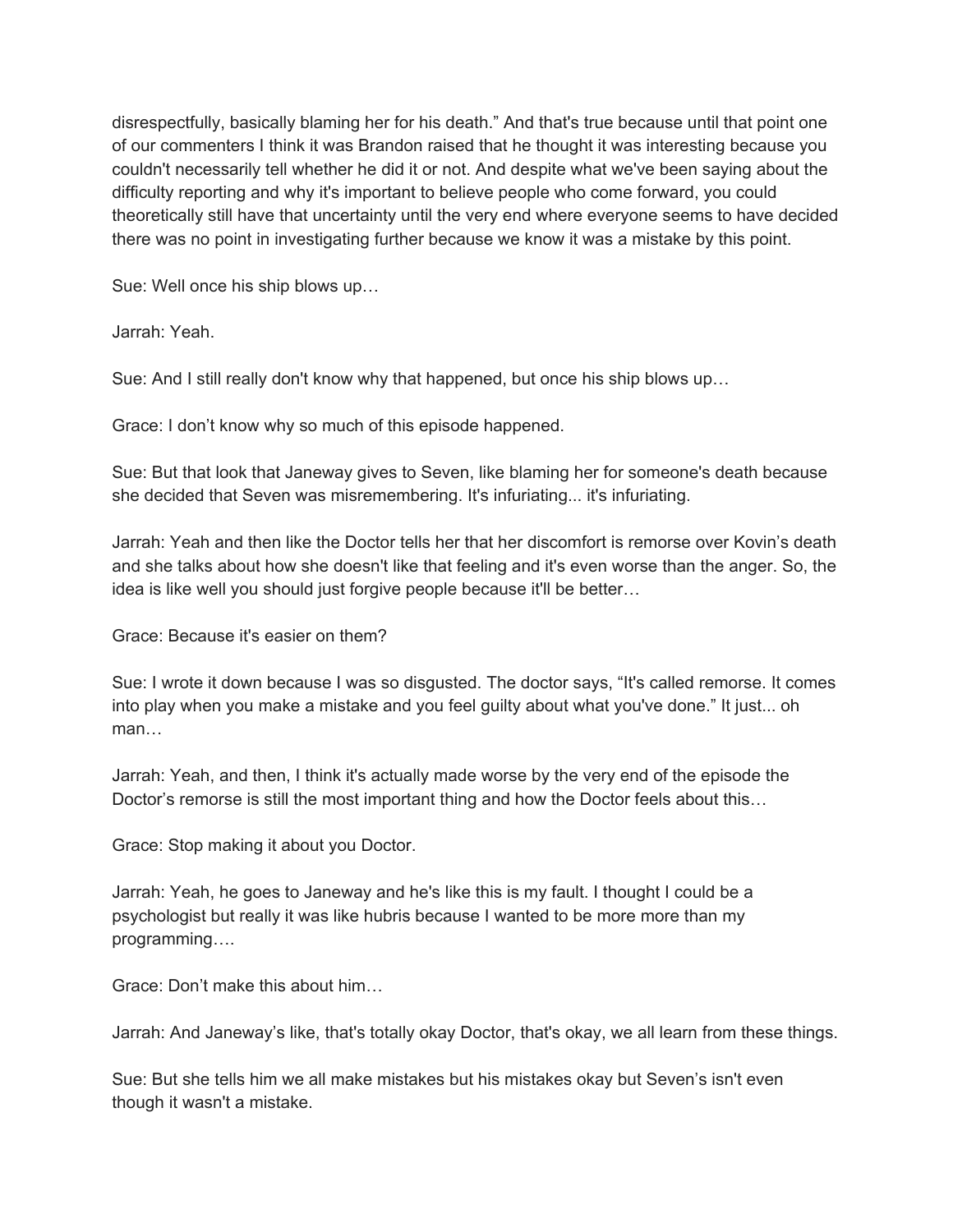Jarrah: Uuuuughhhhh….. Oh my God, no one goes to Seven and is like okay regardless like what you're feeling is real, and then where is she going to get help processing that, like, cause the Doctor clearly is a terrible counsellor.

Grace: Where's Troi when you need her?

Jarrah: Maybe they have a Troi hologram like an emergency medical counselor

Sue: But there are so many, I know we've been talking about really heavy stuff, but there are so many little things that we've glossed over in this episode that I jotted down like, how right after Seven originally punches Kovin in the face, the other women in the room are telling her that she needs to be able to control her reactions.

Jarrah: Oh yeah…

Sue: How the Doctor tells her, "When you get irritated, just try to be tolerant." The Doctor tells her that.

Jarrah: He's like I just make a quip.

Sue: Yeah, but also like in order to try and get proof that she was violated they decided that they're going to harm her again to see what happens.

Grace: Nuuuuuhhhhh

Jarrah: Oh gosh that is, yeah, basically they're like, "Well what we need to do is subject her arm to the same trauma that happened before and it's okay because it won't hurt we're not really gonna fire a gun at her" but it's like basically let's experiment on her and she isn't the one who suggests that she isn't like, "I will do whatever you want to prove this is correct. Please do whatever you'd like." Like, it's like forcing a rape kit on someone. Yeah it is not cool. And it's interesting that given they have another tool to explore memory which is called the resident Vulcan.

Grace: Yeah I don't know, we've already got some issues with him.

Jarrah: Yeah I mean we obviously don't want to do that without consent but it's like okay so if we can't really trust what she thinks because her brain is mysterious…

Sue: What about that lie detector back from "Wolf In The Fold" [TOS Season 2, Episode 7], what happened to that thing?

Grace: Oh man…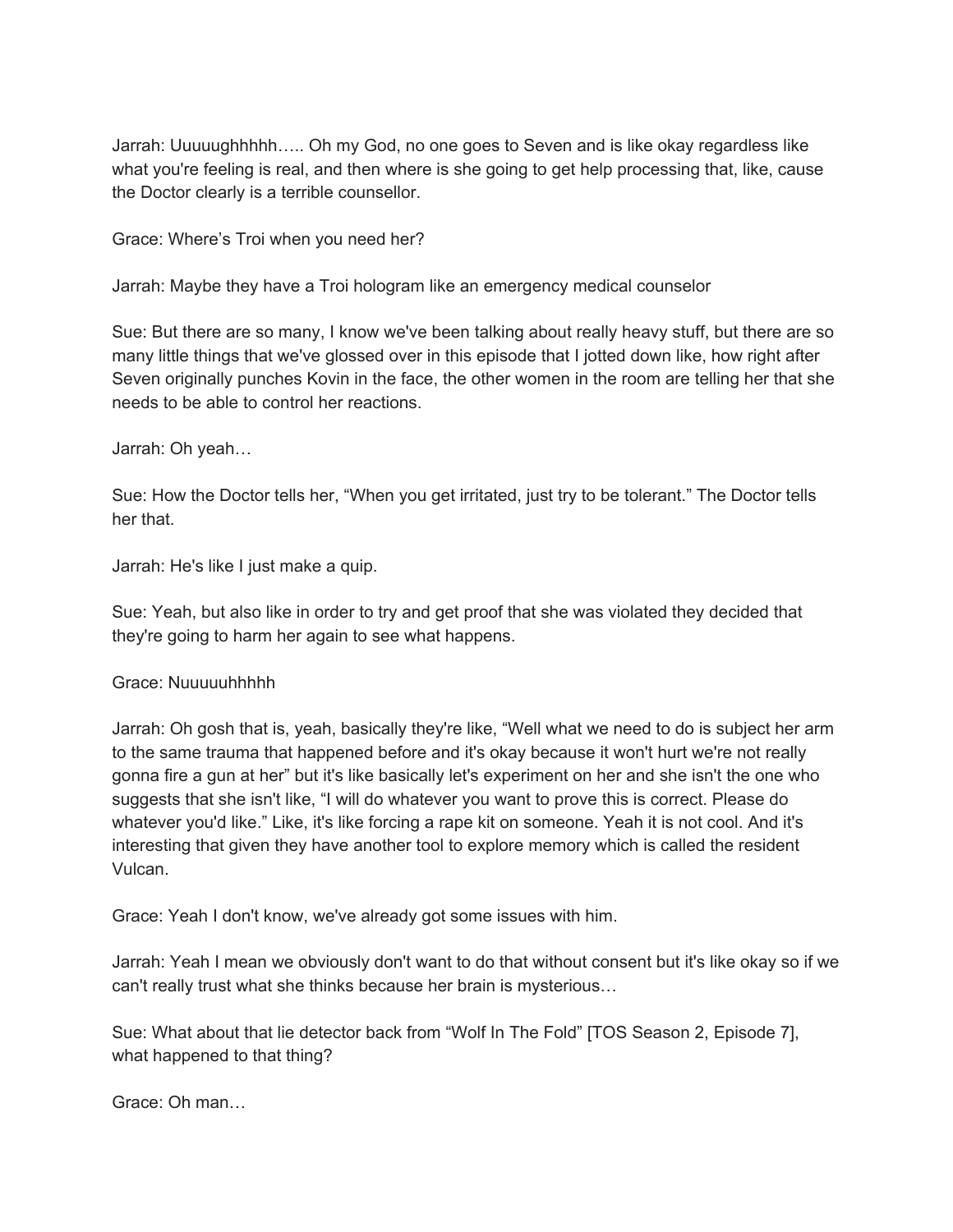Jarrah: Yeah, it's bad on many levels, and you're just I don't know, yeah it's frustrating. It shouldn't... I don't know if there's any way that they could have made an episode about... like okay so I'm thinking I was like what could have made this episode bearable. First of all it couldn't have been Seven, because I think even if they remove the sexual elements of the sexual assault like it is still clear if you have Seven who is in like me most form fitting catsuit with Kovin who's like a skeezy dude that that's what you're gonna be reading into it. But like just say you have, because you know we know that at least like that Star Trek universe of that time is very heteronormative, so just say you have like I don't know, Paris, Paris has fancy genes that this guy is going to steal to cure some weird or like weaponize Paris's car whispering genes. and so then that wouldn't work because…

Grace: \*laughing\* Car whispering genes?

Jarrah: Because you needed the person who was the most insecure and traumatized to undergo this.

Grace: Good Lord…

Jarrah: Yeah, and then I'm like okay and then it's like, makes me flashback to "Faces" [VOY Season 1, Episode 14] where you have B'Elanna in a really similar situation in terms of like being violated and having in that case her actual genes experimented on, and just like jeez writers get some new ideas for women. I mean "Faces" is an excellent episode, but like it just is too many times that we get women like kidnapped or fake kidnapped and restrained and violated.

Sue: I mean the majority of episodes especially Next Gen that are about the women characters are about them being violated in some way.

Jarrah: Yes. And someone commented on our Facebook that it was like it felt like the writers just traded Troi rape episodes for Seven rape episodes.

Grace: I'm uncomfortable with how accurate that feels right now.

Jarrah: Yeah because this is also like fairly early in Seven's arc, it's like midway through Season 4. So, you already had quite a bit of exploration of trauma, and I think Seven is an amazing character, and she gets a lot of depth later. I think she's tremendously acted, but it's a lot of trauma to give her right off the bat and then to like question her and and then like you should grow through being gaslit.

Grace: And you should be nicer to other people... really.

Sue: One of my favorite things about Seven was that she wasn't nice.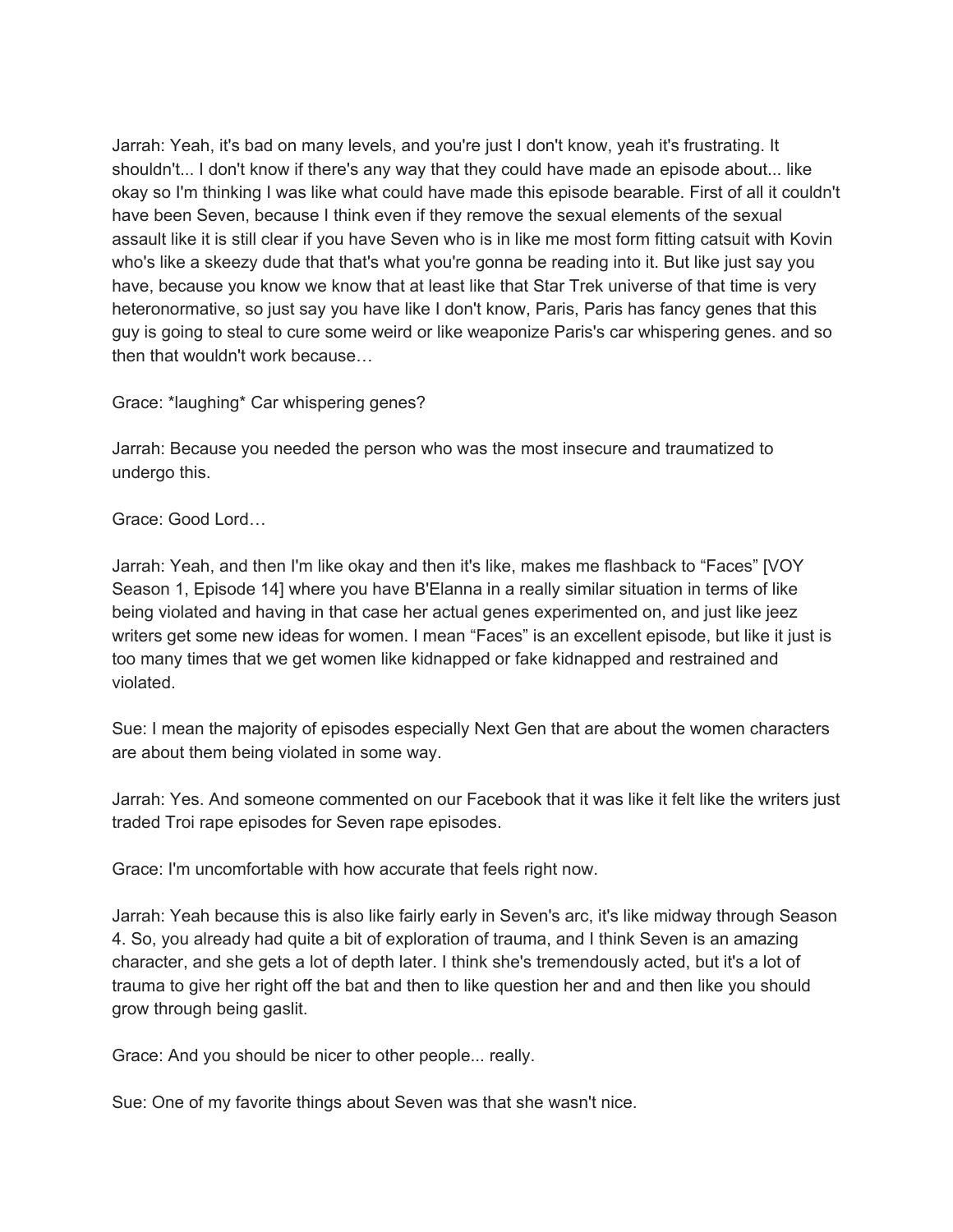## Grace: Yeah.

Jarrah: Yeah. I like, "Remove your hand or I will remove your arm" in that other episode because that's when she's allowed to be sort of mean to people who are being gross jerks.

### Grace: Good.

Jarrah: But yeah. So, I know that this is probably not been the most uplifting episode, but I mean I would hope that I think like we're even especially harder on it because it was in the 90s and because it is still being watched today and in this context is even less acceptable, and because it is such a personal issue for so many of us as well as a key social and political issue, that we're living in.

### Sue: Yeah

Jarrah: And that's part of what we do, is we tackle these topics. And so thank you for everyone who requested this suggestion. I know there were many people, many names. Zoe was one of the most recent who requested us to talk about "Retrospect" and it is tough but hopefully we did it justice and maybe made you know gave some food for thought for people who weren't really sure why it was upsetting to some people.

Grace: Hopefully this gave someone some new perspective.

Jarrah: Yeah and you know I would actually be like really curious if Bryan Fuller was at a convention to just you know I think that you know Lisa Klink as well, you know they were staff writers who also did some really good things on Voyager but I'd be curious to be like, "Hey looking back on that what are your thoughts?"

Sue: I was wondering the same thing of what what they would say today about that episode.

Jarrah: It would be interesting. All right. Well we're getting close to our time. So are there any final thoughts before we sign off? Yeah. When you see something in an episode like this and you're upset about it we're probably upset about it too, so, we got your back and we will try to make sure it doesn't happen again on Star Trek, please.

Grace: Go cuddle some puppies or something.

Jarrah: So, again if this episode raised experiences for you and you need help or support and you're in the United States you can call Rainn at 1-800-656-HOPE that's 1-800-656-4673 or go to <https://www.rainn.org/> and there's a ton of really great resources on there no matter where you're located if you're outside the United States please find support in your community there are good resources out there, if you need support please seek it out.